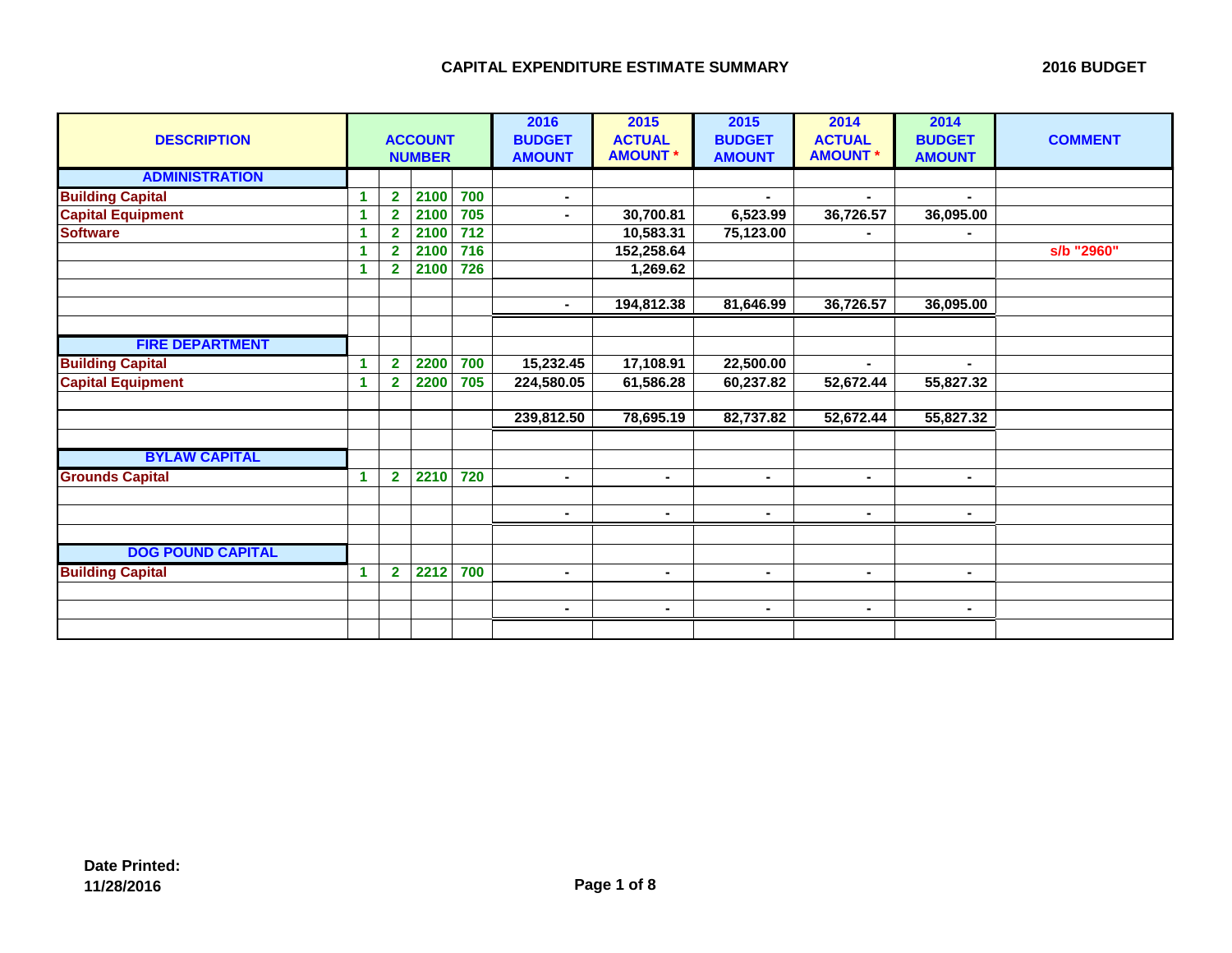| <b>DESCRIPTION</b>                   |                      | <b>ACCOUNT</b><br><b>NUMBER</b> |      |                  | 2016<br><b>BUDGET</b><br><b>AMOUNT</b> | 2015<br><b>ACTUAL</b><br><b>AMOUNT *</b> | 2015<br><b>BUDGET</b><br><b>AMOUNT</b> | 2014<br><b>ACTUAL</b><br><b>AMOUNT*</b> | 2014<br><b>BUDGET</b><br><b>AMOUNT</b> | <b>COMMENT</b>     |
|--------------------------------------|----------------------|---------------------------------|------|------------------|----------------------------------------|------------------------------------------|----------------------------------------|-----------------------------------------|----------------------------------------|--------------------|
| <b>PUBLIC WORKS</b>                  |                      |                                 |      |                  |                                        |                                          |                                        |                                         |                                        |                    |
| <b>Building Capital</b>              | $\blacktriangleleft$ | $\overline{\mathbf{2}}$         | 2300 | 700              | 25,440.00                              | 29,343.64                                | 25,000.00                              | 52,679.22                               | $\overline{a}$                         |                    |
| <b>General Requirements</b>          | 1                    | $\overline{\mathbf{2}}$         | 2300 | 701              | 76,320.00                              |                                          |                                        |                                         | 102,500.00                             |                    |
| <b>Capital Equipment</b>             | 1                    | $\mathbf{2}$                    | 2300 | 705              |                                        | 442,407.46                               | 436,995.00                             | 107,085.16                              | 119,000.00                             |                    |
| <b>Streetscaping Capital</b>         | 1                    | $\mathbf{2}$                    | 2300 | 706              | 389,639.04                             | 203,520.01                               | 150,000.00                             |                                         | 50,000.00                              |                    |
| <b>Sewage Capital</b>                | $\blacktriangleleft$ | $\overline{\mathbf{2}}$         | 2300 | 707              | $\blacksquare$                         |                                          |                                        | $\blacksquare$                          |                                        |                    |
| <b>Sidewalks Capital</b>             | 1                    | $\overline{\mathbf{2}}$         | 2300 | 709              | ۰                                      |                                          | 25,000.00                              |                                         | 25,000.00                              |                    |
| <b>Signage</b>                       | $\blacktriangleleft$ | $\overline{\mathbf{2}}$         | 2300 | 710              | $\blacksquare$                         | 2,959.94                                 |                                        | $\blacksquare$                          |                                        |                    |
| <b>Grounds Capital</b>               | $\mathbf{1}$         | $\overline{\mathbf{2}}$         | 2300 | 720              | $\blacksquare$                         |                                          | $\blacksquare$                         | $\blacksquare$                          | $\blacksquare$                         |                    |
| <b>Line Painting</b>                 | $\mathbf{1}$         | $\mathbf{2}$                    | 2300 | $\overline{723}$ | Ξ.                                     | 4,273.92                                 |                                        |                                         |                                        |                    |
|                                      | $\mathbf{1}$         | $\mathbf{2}$                    | 2300 | $\overline{724}$ | $\blacksquare$                         |                                          | $\blacksquare$                         | $\blacksquare$                          | $\blacksquare$                         |                    |
|                                      |                      |                                 |      |                  |                                        |                                          |                                        |                                         |                                        |                    |
|                                      |                      |                                 |      |                  | 491,399.04                             | 682,504.97                               | 636,995.00                             | 159,764.38                              | 296,500.00                             |                    |
|                                      |                      |                                 |      |                  |                                        |                                          |                                        |                                         |                                        |                    |
| <b>FERRY CAPITAL</b>                 |                      |                                 |      |                  |                                        |                                          |                                        |                                         |                                        |                    |
| <b>Capital Equipment</b>             | $\blacktriangleleft$ | $\mathbf{2}$                    | 2350 | 705              | 30,528.00                              | $\overline{\phantom{0}}$                 | $\blacksquare$                         | $\blacksquare$                          | $\blacksquare$                         |                    |
|                                      |                      |                                 |      |                  |                                        |                                          |                                        |                                         |                                        |                    |
|                                      |                      |                                 |      |                  | 30,528.00                              | $\blacksquare$                           | $\blacksquare$                         | $\blacksquare$                          | $\blacksquare$                         |                    |
|                                      |                      |                                 |      |                  |                                        |                                          |                                        |                                         |                                        |                    |
| <b>STREET LIGHTING</b>               |                      |                                 |      |                  |                                        |                                          |                                        |                                         |                                        |                    |
| <b>Capital Equipment</b>             | $\mathbf{1}$         | $\overline{2}$                  | 2373 | 705              | 461,165.13                             | $\blacksquare$                           | $\blacksquare$                         | $\blacksquare$                          | $\blacksquare$                         |                    |
|                                      |                      |                                 |      |                  |                                        |                                          |                                        |                                         |                                        |                    |
|                                      |                      |                                 |      |                  | 461, 165. 13                           | $\blacksquare$                           |                                        | $\blacksquare$                          |                                        |                    |
|                                      |                      |                                 |      |                  |                                        |                                          |                                        |                                         |                                        |                    |
| <b>LASSIE ROAD</b>                   |                      |                                 |      |                  |                                        |                                          |                                        |                                         |                                        |                    |
| <b>Lasssie--General Requirements</b> | 1                    | $\overline{\mathbf{2}}$         | 2374 | 701              | $\blacksquare$                         | 143,682.70                               | 165,101.50                             |                                         |                                        | <b>Lassie Road</b> |
| Lasssie--Roads                       | $\blacktriangleleft$ | $\overline{\mathbf{2}}$         | 2374 | 706              | $\blacksquare$                         | 200,038.32                               | 334,317.50                             | $\blacksquare$                          | 300,192.00                             |                    |
| Lassie--Sewer                        | $\mathbf{1}$         | $\overline{\mathbf{2}}$         | 2374 | 707              | $\blacksquare$                         | 68,847.38                                | 74,824.00                              | $\blacksquare$                          | 300,192.00                             |                    |
| Lassie--Water                        | $\mathbf 1$          | $\overline{\mathbf{2}}$         | 2374 | 708              | $\blacksquare$                         | 143,977.39                               | 138,018.00                             | $\blacksquare$                          | 300,192.00                             |                    |
| Lassie--Sidewalks                    | 1                    | $\overline{\mathbf{2}}$         | 2374 | 709              | $\blacksquare$                         | 112,555.48                               | 122,976.00                             | $\blacksquare$                          |                                        |                    |
| Lassie--Signage                      | 1                    | $\mathbf{2}$                    | 2374 | $\overline{710}$ | Ξ.                                     | 2,544.00                                 |                                        | $\blacksquare$                          |                                        |                    |
| <b>Lassie--Storm Sewers</b>          | $\blacktriangleleft$ | $\overline{\mathbf{2}}$         | 2374 | $\overline{711}$ | $\blacksquare$                         | 64,149.50                                | 64,100.00                              | $\blacksquare$                          | $\blacksquare$                         |                    |
| Lassie-Curbs                         | 1                    | $\overline{\mathbf{2}}$         | 2374 | $\overline{713}$ | $\blacksquare$                         | 97,755.24                                | 1,150.00                               | $\blacksquare$                          | $\blacksquare$                         |                    |
| Lassie--Engineering.                 | $\mathbf 1$          | $\overline{2}$                  | 2374 | 716              |                                        | 60,730.91                                |                                        |                                         |                                        |                    |
|                                      |                      |                                 |      |                  |                                        |                                          |                                        |                                         |                                        |                    |
|                                      |                      |                                 |      |                  | $\blacksquare$                         | 894,280.92                               | 900,487.00                             | $\blacksquare$                          | 900,576.00                             |                    |
|                                      |                      |                                 |      |                  |                                        |                                          |                                        |                                         |                                        |                    |

**Date Printed: 11/28/2016 Page 2 of 8**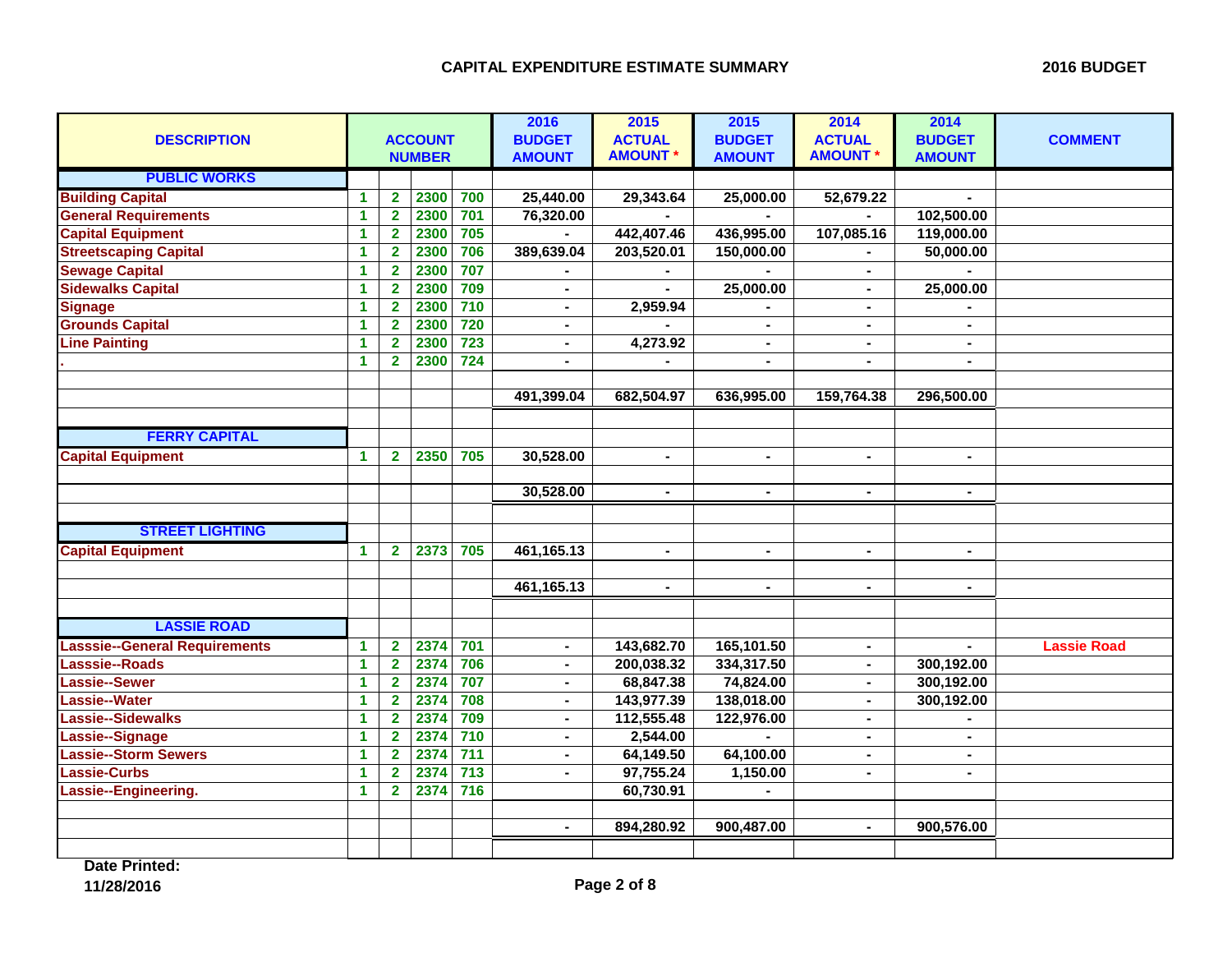| <b>DESCRIPTION</b>                   | <b>ACCOUNT</b><br><b>NUMBER</b> |                         |      |     | 2016<br><b>BUDGET</b><br><b>AMOUNT</b> | 2015<br><b>ACTUAL</b><br><b>AMOUNT *</b> | 2015<br><b>BUDGET</b><br><b>AMOUNT</b> | 2014<br><b>ACTUAL</b><br><b>AMOUNT</b> | 2014<br><b>BUDGET</b><br><b>AMOUNT</b> | <b>COMMENT</b>           |
|--------------------------------------|---------------------------------|-------------------------|------|-----|----------------------------------------|------------------------------------------|----------------------------------------|----------------------------------------|----------------------------------------|--------------------------|
| <b>PROPERTY DEVELOPMENT</b>          |                                 |                         |      |     |                                        |                                          |                                        |                                        |                                        |                          |
| <b>Lakeview--Roads</b>               | $\blacktriangleleft$            | $\mathbf{2}$            | 2375 | 706 | $\blacksquare$                         | $\blacksquare$                           |                                        | 305.33                                 | $\blacksquare$                         | <b>Lakeview Crescent</b> |
|                                      |                                 |                         |      |     |                                        |                                          |                                        |                                        |                                        |                          |
|                                      |                                 |                         |      |     | $\blacksquare$                         | $\blacksquare$                           | $\blacksquare$                         | 305.33                                 | Ξ.                                     |                          |
|                                      |                                 |                         |      |     |                                        |                                          |                                        |                                        |                                        |                          |
| <b>SANITARY SEWER CAPITAL</b>        |                                 |                         |      |     |                                        |                                          |                                        |                                        |                                        |                          |
| <b>Building Capital</b>              | 1                               | $\overline{\mathbf{2}}$ | 2400 | 700 | 5,698.56                               | 22,621.25                                | 121,100.00                             | $\blacksquare$                         | $\blacksquare$                         |                          |
| <b>Capital Equipment</b>             | $\blacktriangleleft$            | $\overline{\mathbf{2}}$ | 2400 | 705 | 40,175.26                              | 83,412.75                                | 15,000.00                              | $\blacksquare$                         | 68,113.00                              |                          |
| <b>Roads</b>                         | $\blacktriangleleft$            | $\overline{\mathbf{2}}$ | 2400 | 706 |                                        | 9,216.37                                 |                                        | $\blacksquare$                         |                                        |                          |
| <b>Grounds Capital</b>               | $\blacktriangleleft$            | $\mathbf{2}$            | 2400 | 720 | $\blacksquare$                         | 48,459.46                                | 58,000.00                              | $\blacksquare$                         | ٠.                                     |                          |
| <b>Studies and Reports</b>           | $\blacktriangleleft$            | $\mathbf{2}$            | 2400 | 730 | 15,264.00                              |                                          |                                        | $\blacksquare$                         | $\blacksquare$                         |                          |
|                                      |                                 |                         |      |     |                                        |                                          |                                        |                                        |                                        |                          |
|                                      |                                 |                         |      |     | 61,137.82                              | 163,709.83                               | 194,100.00                             | $\blacksquare$                         | 68,113.00                              |                          |
|                                      |                                 |                         |      |     |                                        |                                          |                                        |                                        |                                        |                          |
| <b>LAGOONS</b>                       |                                 |                         |      |     |                                        |                                          |                                        |                                        |                                        |                          |
| <b>Grounds Capital</b>               | $\blacktriangleleft$            | $\overline{2}$          | 2402 | 720 | $\blacksquare$                         | 801.87                                   | $\blacksquare$                         | $\blacksquare$                         | $\blacksquare$                         |                          |
|                                      |                                 |                         |      |     |                                        |                                          |                                        |                                        |                                        |                          |
|                                      |                                 |                         |      |     | $\blacksquare$                         | 801.87                                   | $\blacksquare$                         | $\blacksquare$                         | $\blacksquare$                         |                          |
|                                      |                                 |                         |      |     |                                        |                                          |                                        |                                        |                                        |                          |
| <b>WATER TREATMENT PLANT CAPITAL</b> |                                 |                         |      |     |                                        |                                          |                                        |                                        |                                        |                          |
| <b>Building Capital</b>              | $\blacktriangleleft$            | $\overline{\mathbf{2}}$ | 2405 | 700 | 68,077.44                              | 211,064.39                               | 381,000.00                             | 80,863.58                              | 129,550.00                             |                          |
| <b>Capital Equipment</b>             | $\blacktriangleleft$            | $\mathbf{2}$            | 2405 | 705 | 22,387.20                              | 7,038.96                                 | 21,000.00                              | 7,469.18                               |                                        |                          |
| <b>Studies and Reports</b>           | $\blacktriangleleft$            | $\overline{\mathbf{2}}$ | 2405 | 730 | 25,440.00                              |                                          |                                        |                                        | Ξ.                                     |                          |
|                                      |                                 |                         |      |     |                                        |                                          |                                        |                                        |                                        |                          |
|                                      |                                 |                         |      |     | 115,904.64                             | 218,103.35                               | 402,000.00                             | 88,332.76                              | 129,550.00                             |                          |
|                                      |                                 |                         |      |     |                                        |                                          |                                        |                                        |                                        |                          |
| <b>WASTE DISPOSAL SITE CAPITAL</b>   |                                 |                         |      |     |                                        |                                          |                                        |                                        |                                        |                          |
| <b>Building Capital</b>              | $\blacktriangleleft$            | $\overline{\mathbf{2}}$ | 2415 | 700 |                                        | 109.75                                   | $\blacksquare$                         | $\blacksquare$                         | ٠.                                     |                          |
| <b>Capital Equipment</b>             | $\blacktriangleleft$            | $\mathbf{2}$            | 2415 | 705 | 3,358.08                               | 225,800.75                               |                                        |                                        | $\blacksquare$                         |                          |
|                                      |                                 |                         |      |     |                                        |                                          |                                        |                                        |                                        |                          |
|                                      |                                 |                         |      |     | 3,358.08                               | 225,910.50                               | $\blacksquare$                         | $\blacksquare$                         | ۰.                                     |                          |
|                                      |                                 |                         |      |     |                                        |                                          |                                        |                                        |                                        |                          |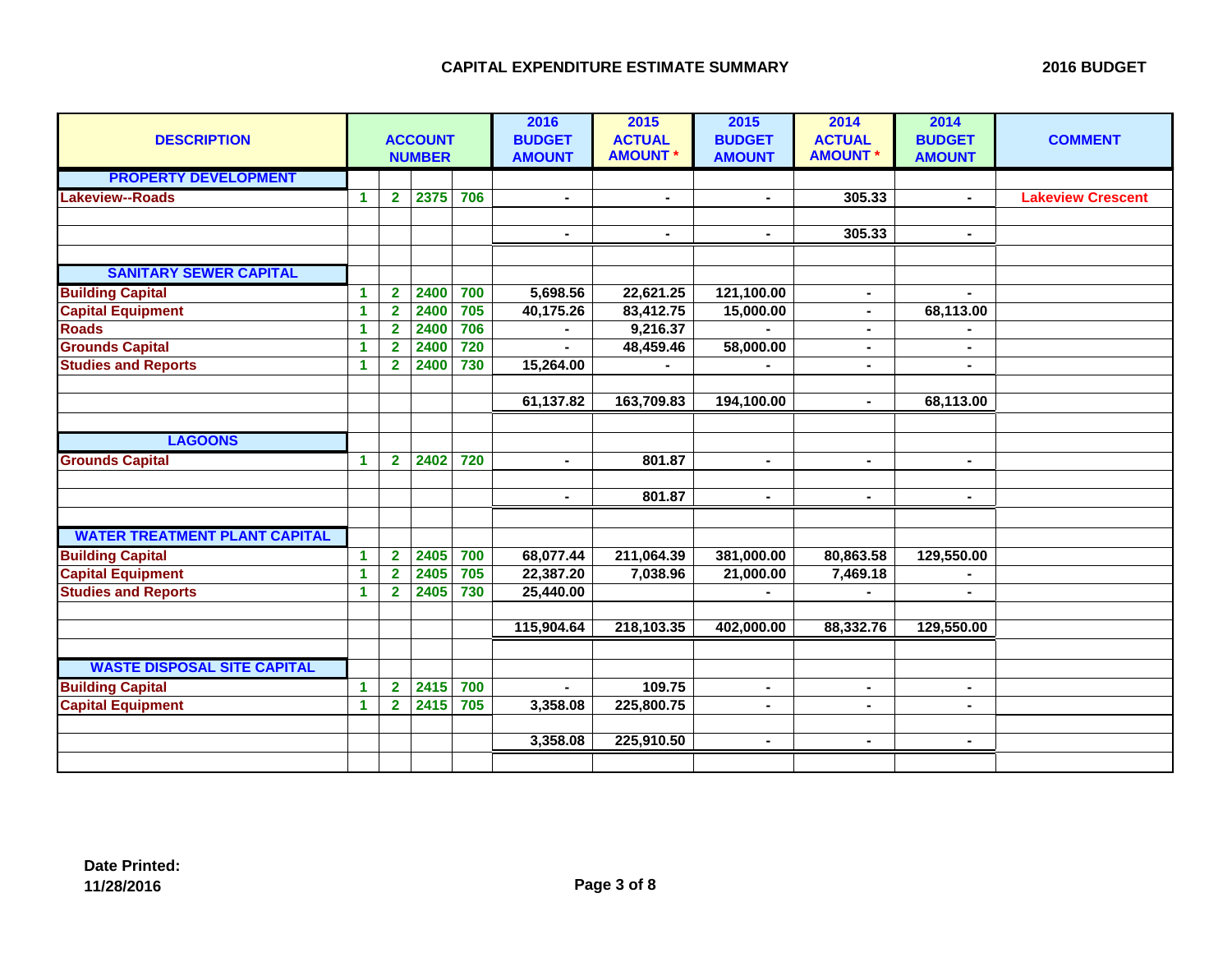| <b>DESCRIPTION</b>        |                      |                         | <b>ACCOUNT</b><br><b>NUMBER</b> |                  | 2016<br><b>BUDGET</b><br><b>AMOUNT</b> | 2015<br><b>ACTUAL</b><br><b>AMOUNT*</b> | 2015<br><b>BUDGET</b><br><b>AMOUNT</b> | 2014<br><b>ACTUAL</b><br><b>AMOUNT *</b> | 2014<br><b>BUDGET</b><br><b>AMOUNT</b> | <b>COMMENT</b> |
|---------------------------|----------------------|-------------------------|---------------------------------|------------------|----------------------------------------|-----------------------------------------|----------------------------------------|------------------------------------------|----------------------------------------|----------------|
| <b>RECYCLING</b>          |                      |                         |                                 |                  |                                        |                                         |                                        |                                          |                                        |                |
| <b>Building Capital</b>   | $\blacktriangleleft$ | $\overline{\mathbf{2}}$ | 2420                            | 700              | $\blacksquare$                         |                                         | 15,000.00                              |                                          |                                        |                |
| <b>Capital Equipment</b>  | $\mathbf{1}$         | $\overline{\mathbf{2}}$ | 2420                            | 705              | $\blacksquare$                         | 54,324.58                               | 190,000.00                             | 56,985.60                                | 263,801.00                             |                |
| <b>Roads</b>              | 1                    | $\mathbf{2}$            | 2420                            | 706              | $\blacksquare$                         | 9,572.56                                |                                        |                                          |                                        |                |
| <b>Grounds Capital</b>    | 1                    | $\overline{\mathbf{2}}$ | 2420                            | 720              | $\blacksquare$                         | $\blacksquare$                          | $\blacksquare$                         | $\blacksquare$                           | $\blacksquare$                         |                |
|                           |                      |                         |                                 |                  |                                        |                                         |                                        |                                          |                                        |                |
|                           |                      |                         |                                 |                  | $\blacksquare$                         | 63,897.14                               | 205,000.00                             | 56,985.60                                | 263,801.00                             |                |
|                           |                      |                         |                                 |                  |                                        |                                         |                                        |                                          |                                        |                |
| <b>DAY CARE CAPITAL</b>   |                      |                         |                                 |                  |                                        |                                         |                                        |                                          |                                        |                |
| <b>Building Capital</b>   | $\blacktriangleleft$ | $\overline{\mathbf{2}}$ | 2615                            | 700              | $\blacksquare$                         | $\sim$                                  | $\blacksquare$                         | $\blacksquare$                           | $\blacksquare$                         |                |
| <b>Capital Equipment</b>  | 1                    | $\overline{2}$          | 2615                            | 705              | 1,137.96                               | 732.66                                  |                                        | 570.62                                   | $\blacksquare$                         |                |
| <b>Grounds Capital</b>    | $\blacktriangleleft$ | $\overline{\mathbf{2}}$ | 2615                            | 720              |                                        | 2,363.90                                | 4,500.00                               |                                          | $\blacksquare$                         |                |
|                           |                      |                         |                                 |                  |                                        |                                         |                                        |                                          |                                        |                |
|                           |                      |                         |                                 |                  | 1,137.96                               | 3,096.56                                | 4,500.00                               | 570.62                                   | $\blacksquare$                         |                |
|                           |                      |                         |                                 |                  |                                        |                                         |                                        |                                          |                                        |                |
| <b>RECREATION CAPITAL</b> |                      |                         |                                 |                  |                                        |                                         |                                        |                                          |                                        |                |
| <b>Building Capital</b>   | 1                    | $\overline{2}$          | 2700                            | 700              | $\mathbf{r}$                           | $\blacksquare$                          | $\overline{\phantom{a}}$               | $\blacksquare$                           | $\blacksquare$                         |                |
| <b>Capital Equipment</b>  | $\blacktriangleleft$ | $\overline{2}$          | 2700                            | 705              | 65,919.11                              | $\blacksquare$                          |                                        | $\blacksquare$                           | $\blacksquare$                         |                |
| <b>Engineering</b>        | 1                    | $\mathbf{2}$            | 2700                            | 716              |                                        | 70,212.62                               | 81,257.00                              | $\blacksquare$                           | $\blacksquare$                         | <b>Trails</b>  |
| <b>Grounds Capital</b>    | $\blacktriangleleft$ | $\overline{\mathbf{2}}$ | 2700                            | 720              | 362,378.55                             |                                         |                                        | $\blacksquare$                           | $\blacksquare$                         |                |
| <b>Parking Lot</b>        | 1                    | $\overline{2}$          | 2700                            | $\overline{721}$ | 0.00                                   | $\blacksquare$                          |                                        | $\blacksquare$                           | $\blacksquare$                         |                |
|                           |                      |                         |                                 |                  |                                        |                                         |                                        |                                          |                                        |                |
|                           |                      |                         |                                 |                  | 428,297.66                             | 70,212.62                               | 81,257.00                              | $\sim$                                   | $\blacksquare$                         |                |
|                           |                      |                         |                                 |                  |                                        |                                         |                                        |                                          |                                        |                |
| <b>FACILITIES CAPITAL</b> |                      |                         |                                 |                  |                                        |                                         |                                        |                                          |                                        |                |
| <b>Building Capital</b>   | 1                    | $\overline{\mathbf{2}}$ | 2750                            | 700              | $\blacksquare$                         | $\blacksquare$                          | $\blacksquare$                         | $\blacksquare$                           | $\blacksquare$                         |                |
| <b>Capital Equipment</b>  | 1                    | $\overline{2}$          | 2750                            | 705              | 4,665.44                               | $\blacksquare$                          |                                        | 5,061.54                                 | 5,000.00                               |                |
| <b>Signs</b>              | $\blacktriangleleft$ | $\mathbf{2}$            | 2750                            | 710              | 4,986.24                               | $\blacksquare$                          |                                        |                                          |                                        |                |
|                           |                      |                         |                                 |                  |                                        |                                         |                                        |                                          |                                        |                |
|                           |                      |                         |                                 |                  | 9,651.68                               | $\sim$                                  | $\blacksquare$                         | 5,061.54                                 | 5,000.00                               |                |
|                           |                      |                         |                                 |                  |                                        |                                         |                                        |                                          |                                        |                |
| <b>PARKS CAPITAL</b>      |                      |                         |                                 |                  |                                        |                                         |                                        |                                          |                                        |                |
| <b>Capital Equipment</b>  | $\blacktriangleleft$ | $\overline{2}$          | 2751                            | 705              | 3,374.36                               | 5,096.56                                | 11,000.00                              | $\blacksquare$                           | $\bullet$                              |                |
| <b>Grounds Capital</b>    | $\blacktriangleleft$ | $\overline{\mathbf{2}}$ | 2751                            | 720              |                                        |                                         |                                        | $\blacksquare$                           | $\blacksquare$                         |                |
|                           |                      |                         |                                 |                  |                                        |                                         |                                        |                                          |                                        |                |
|                           |                      |                         |                                 |                  | 3,374.36                               | 5,096.56                                | 11,000.00                              | $\blacksquare$                           |                                        |                |
|                           |                      |                         |                                 |                  |                                        |                                         |                                        |                                          |                                        |                |

**Date Printed:**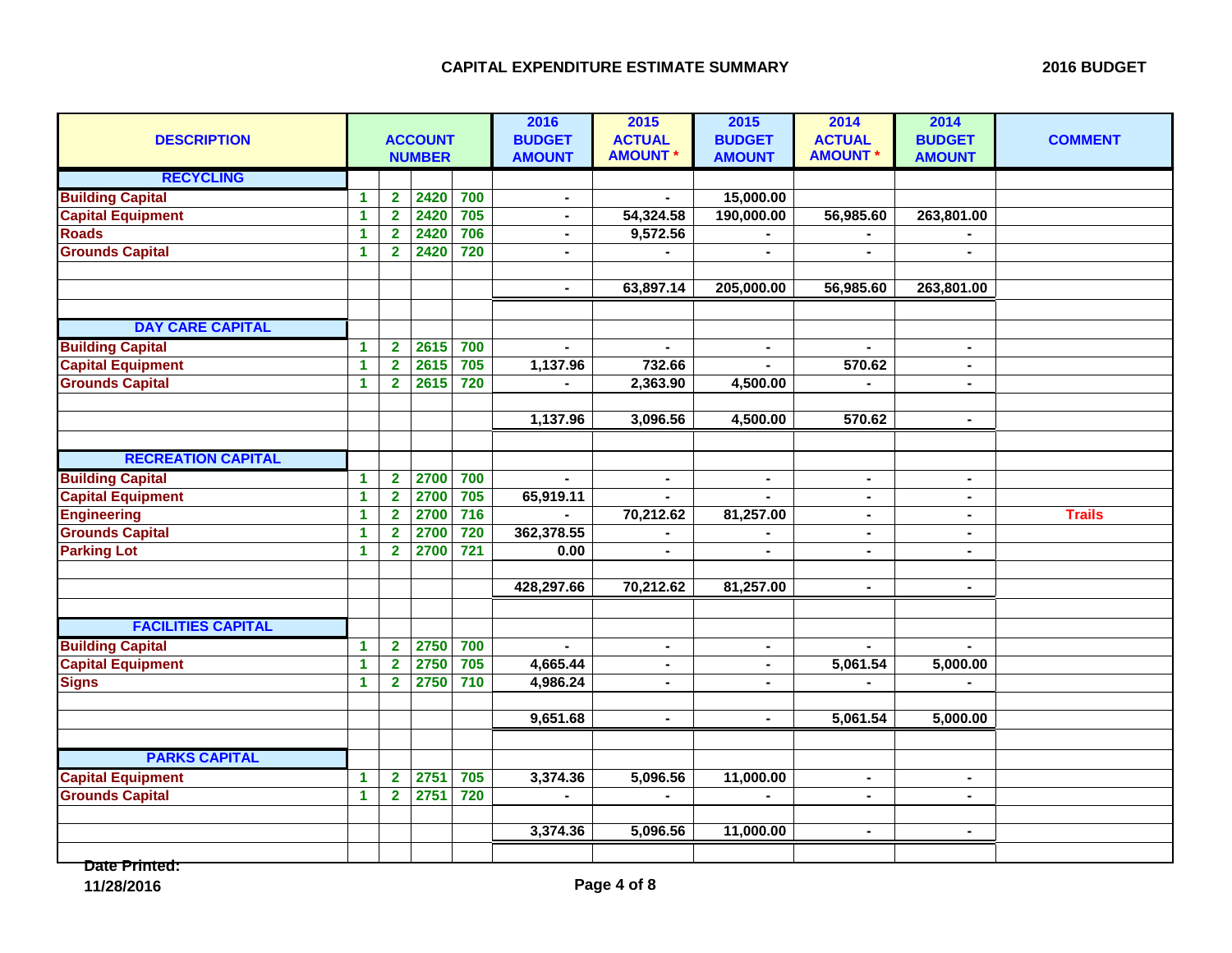| <b>DESCRIPTION</b>                |    |                | <b>ACCOUNT</b><br><b>NUMBER</b> |                  | 2016<br><b>BUDGET</b><br><b>AMOUNT</b> | 2015<br><b>ACTUAL</b><br><b>AMOUNT*</b> | 2015<br><b>BUDGET</b><br><b>AMOUNT</b> | 2014<br><b>ACTUAL</b><br><b>AMOUNT *</b> | 2014<br><b>BUDGET</b><br><b>AMOUNT</b> | <b>COMMENT</b> |
|-----------------------------------|----|----------------|---------------------------------|------------------|----------------------------------------|-----------------------------------------|----------------------------------------|------------------------------------------|----------------------------------------|----------------|
| <b>BALL FIELDS CAPITAL</b>        |    |                |                                 |                  |                                        |                                         |                                        |                                          |                                        |                |
| <b>Capital Equipment</b>          | -1 | $\overline{2}$ | 2752                            | 705              | $\blacksquare$                         | $\blacksquare$                          | $\blacksquare$                         | $\blacksquare$                           | $\blacksquare$                         |                |
|                                   |    |                |                                 |                  |                                        |                                         |                                        |                                          |                                        |                |
|                                   |    |                |                                 |                  | $\blacksquare$                         | $\blacksquare$                          | $\blacksquare$                         | $\blacksquare$                           | $\blacksquare$                         |                |
| <b>MUNICIPAL BUILDING CAPITAL</b> |    |                |                                 |                  |                                        |                                         |                                        |                                          |                                        |                |
| <b>Building Capital</b>           | -1 | $\overline{2}$ | 2754                            | 700              | $\blacksquare$                         | $\sim$                                  | $\blacksquare$                         | 35,773.73                                | $\blacksquare$                         |                |
|                                   |    |                |                                 |                  |                                        |                                         |                                        |                                          |                                        |                |
|                                   |    |                |                                 |                  | $\blacksquare$                         | $\blacksquare$                          | $\blacksquare$                         | 35,773.73                                | ٠.                                     |                |
|                                   |    |                |                                 |                  |                                        |                                         |                                        |                                          |                                        |                |
|                                   |    |                |                                 |                  |                                        |                                         |                                        |                                          |                                        |                |
| <b>BEACHES CAPITAL</b>            |    |                |                                 |                  |                                        |                                         |                                        |                                          |                                        |                |
| <b>Fencing</b>                    | 1  | $\overline{2}$ | 2755                            | $\overline{722}$ | $\blacksquare$                         | $\blacksquare$                          | $\blacksquare$                         | 5,807.85                                 | 7,500.00                               |                |
|                                   |    |                |                                 |                  |                                        |                                         |                                        |                                          |                                        |                |
|                                   |    |                |                                 |                  | $\blacksquare$                         | $\blacksquare$                          | $\blacksquare$                         | 5,807.85                                 | 7,500.00                               |                |
|                                   |    |                |                                 |                  |                                        |                                         |                                        |                                          |                                        |                |
| <b>DOCKS CAPITAL</b>              |    |                |                                 |                  |                                        |                                         |                                        |                                          |                                        |                |
| <b>Capital Equipment</b>          | 1  | $\overline{2}$ | 2756                            | 705              | $\blacksquare$                         | 134,694.83                              | 156,032.00                             | $\blacksquare$                           | 117,024.00                             |                |
| <b>Sidewalks</b>                  | -1 | $\mathbf{2}$   | 2756                            | 709              | 16,281.60                              | $\blacksquare$                          | $\blacksquare$                         | $\blacksquare$                           | $\blacksquare$                         |                |
|                                   |    |                |                                 |                  |                                        |                                         |                                        |                                          |                                        |                |
|                                   |    |                |                                 |                  | 16,281.60                              | 134,694.83                              | 156,032.00                             | $\blacksquare$                           | 117,024.00                             |                |
|                                   |    |                |                                 |                  |                                        |                                         |                                        |                                          |                                        |                |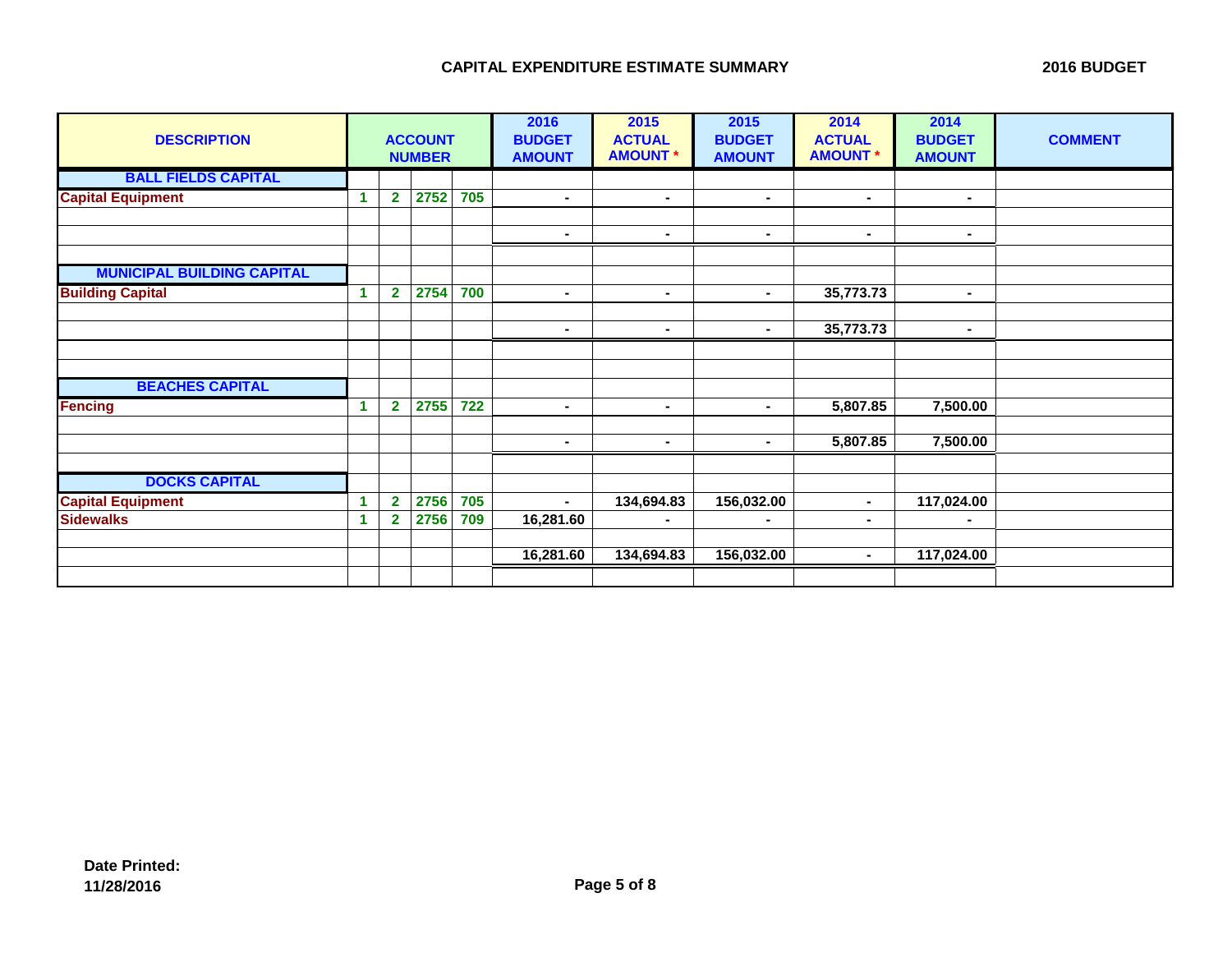| <b>DESCRIPTION</b>            |                      | <b>ACCOUNT</b><br><b>NUMBER</b> |      |     | 2016<br><b>BUDGET</b><br><b>AMOUNT</b> | 2015<br><b>ACTUAL</b><br><b>AMOUNT *</b> | 2015<br><b>BUDGET</b><br><b>AMOUNT</b> | 2014<br><b>ACTUAL</b><br><b>AMOUNT *</b> | 2014<br><b>BUDGET</b><br><b>AMOUNT</b> | <b>COMMENT</b> |
|-------------------------------|----------------------|---------------------------------|------|-----|----------------------------------------|------------------------------------------|----------------------------------------|------------------------------------------|----------------------------------------|----------------|
| <b>EVENTS CENTER</b>          |                      |                                 |      |     |                                        |                                          |                                        |                                          |                                        |                |
| <b>Studies and Reports</b>    | $\blacktriangleleft$ | $\overline{2}$                  | 2784 | 730 | 135,000.00                             | $\blacksquare$                           | $\blacksquare$                         | $\blacksquare$                           | $\blacksquare$                         |                |
|                               |                      |                                 |      |     |                                        |                                          |                                        |                                          |                                        |                |
|                               |                      |                                 |      |     | 135,000.00                             | $\blacksquare$                           | $\blacksquare$                         | $\blacksquare$                           | $\blacksquare$                         |                |
|                               |                      |                                 |      |     |                                        |                                          |                                        |                                          |                                        |                |
| <b>RINKS CAPITAL</b>          |                      |                                 |      |     |                                        |                                          |                                        |                                          |                                        |                |
| <b>Capital Equipment</b>      | $\mathbf{1}$         | $\overline{2}$                  | 2785 | 700 | $\blacksquare$                         | 25,249.75                                | 22,000.00                              | $\blacksquare$                           | $\blacksquare$                         |                |
|                               |                      |                                 |      |     |                                        |                                          |                                        |                                          |                                        |                |
|                               |                      |                                 |      |     | $\blacksquare$                         | 25,249.75                                | 22,000.00                              | $\blacksquare$                           | $\blacksquare$                         |                |
|                               |                      |                                 |      |     |                                        |                                          |                                        |                                          |                                        |                |
| <b>CEMETERY CAPITAL</b>       |                      |                                 |      |     |                                        |                                          |                                        |                                          |                                        |                |
| <b>Building Capital</b>       | $\blacktriangleleft$ | $\mathbf{2}$                    | 2786 | 700 | $\blacksquare$                         | $\blacksquare$                           | $\blacksquare$                         | $\blacksquare$                           | $\blacksquare$                         |                |
| <b>Grounds Capital</b>        | $\blacktriangleleft$ | $\mathbf{2}$                    | 2786 | 720 | $\blacksquare$                         | 4,134.37                                 | $\blacksquare$                         | $\blacksquare$                           | $\blacksquare$                         |                |
|                               |                      |                                 |      |     |                                        |                                          |                                        |                                          |                                        |                |
|                               |                      |                                 |      |     | $\blacksquare$                         | 4,134.37                                 | $\blacksquare$                         | $\blacksquare$                           | $\blacksquare$                         |                |
|                               |                      |                                 |      |     |                                        |                                          |                                        |                                          |                                        |                |
| <b>PHARMACY</b>               |                      |                                 |      |     |                                        |                                          |                                        |                                          |                                        |                |
| <b>Building Capital</b>       | $\blacktriangleleft$ | $\mathbf{2}$                    | 2787 | 705 | $\blacksquare$                         | 93,286.83                                | 57,755.00                              | $\blacksquare$                           | $\blacksquare$                         |                |
| <b>Grounds Capital</b>        | $\blacktriangleleft$ | $\overline{2}$                  | 2787 | 720 | $\blacksquare$                         | 22,457.22                                |                                        | $\blacksquare$                           | $\blacksquare$                         |                |
|                               |                      |                                 |      |     |                                        |                                          |                                        |                                          |                                        |                |
|                               |                      |                                 |      |     | $\blacksquare$                         | 115,744.05                               | 57,755.00                              | $\blacksquare$                           | ۰.                                     |                |
|                               |                      |                                 |      |     |                                        |                                          |                                        |                                          |                                        |                |
| <b>COCHENOUR HALL</b>         |                      |                                 |      |     |                                        |                                          |                                        |                                          |                                        |                |
| <b>Building Capital</b>       | $\blacktriangleleft$ | $\overline{\mathbf{2}}$         | 2788 | 700 | $\sim$                                 | $\sim$                                   | $\blacksquare$                         | $\blacksquare$                           | $\blacksquare$                         |                |
| <b>Capital Equipment</b>      | $\blacktriangleleft$ | $\overline{2}$                  | 2788 | 705 | $\blacksquare$                         | $\blacksquare$                           | $\blacksquare$                         | 2,654.92                                 | 3,000.00                               |                |
|                               |                      |                                 |      |     |                                        |                                          |                                        |                                          |                                        |                |
|                               |                      |                                 |      |     | $\blacksquare$                         | $\sim$                                   | $\blacksquare$                         | 2,654.92                                 | 3,000.00                               |                |
|                               |                      |                                 |      |     |                                        |                                          |                                        |                                          |                                        |                |
| <b>R. L. COMMUNITY CENTER</b> |                      |                                 |      |     |                                        |                                          |                                        |                                          |                                        |                |
| <b>Building Capital</b>       | $\blacktriangleleft$ | $\overline{2}$                  | 2789 | 700 | 10,176.00                              | $\blacksquare$                           | 5,000.00                               | 40,276.61                                | 55,000.00                              |                |
| <b>Capital Equipment</b>      | $\blacktriangleleft$ | $\mathbf{2}$                    | 2789 | 705 | 3,693.89                               | 5,749.00                                 | 6,200.00                               | 5,917.34                                 | 6,750.00                               |                |
|                               |                      |                                 |      |     |                                        |                                          |                                        |                                          |                                        |                |
|                               |                      |                                 |      |     | 13,869.89                              | 5,749.00                                 | 11,200.00                              | 46,193.95                                | 61,750.00                              |                |
|                               |                      |                                 |      |     |                                        |                                          |                                        |                                          |                                        |                |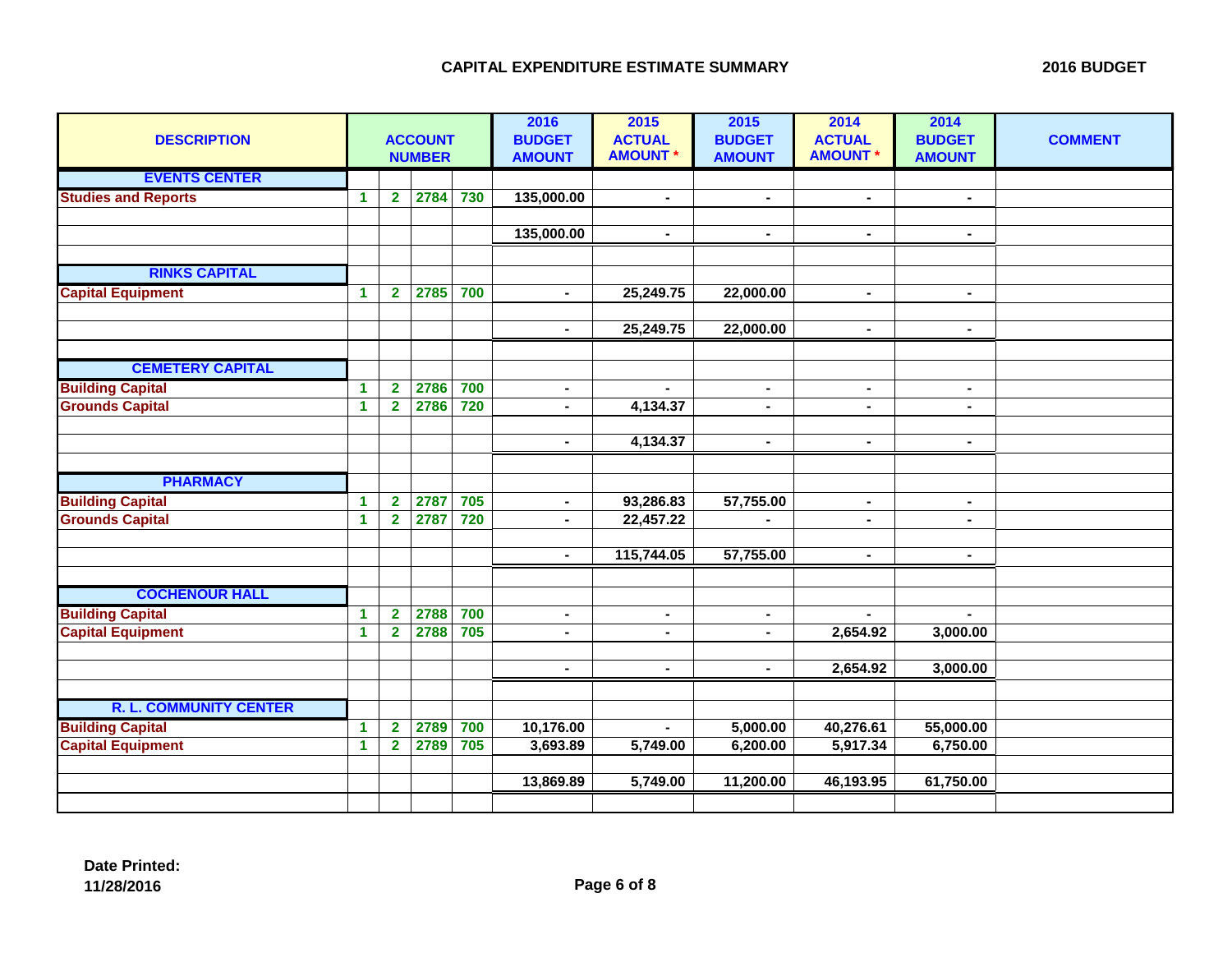| <b>DESCRIPTION</b>           |   | <b>ACCOUNT</b><br><b>NUMBER</b> |      |                  | 2016<br><b>BUDGET</b><br><b>AMOUNT</b> | 2015<br><b>ACTUAL</b><br><b>AMOUNT *</b> | 2015<br><b>BUDGET</b><br><b>AMOUNT</b> | 2014<br><b>ACTUAL</b><br><b>AMOUNT *</b> | 2014<br><b>BUDGET</b><br><b>AMOUNT</b> | <b>COMMENT</b> |
|------------------------------|---|---------------------------------|------|------------------|----------------------------------------|------------------------------------------|----------------------------------------|------------------------------------------|----------------------------------------|----------------|
| <b>ARENA CAPITAL</b>         |   |                                 |      |                  |                                        |                                          |                                        |                                          |                                        |                |
| <b>Building Capital</b>      | 1 | $\overline{\mathbf{2}}$         | 2790 | 700              | 56,288.54                              | $\mathbf{r}$                             | $\blacksquare$                         | 18,316.80                                | 47,500.00                              |                |
| <b>Capital Equipment</b>     | 1 | $\overline{\mathbf{2}}$         | 2790 | 705              | ÷,                                     | 4,302.39                                 | 5,800.00                               | $\blacksquare$                           |                                        |                |
| <b>Grounds Capital</b>       | 1 | $\overline{\mathbf{2}}$         | 2790 | 720              |                                        |                                          |                                        |                                          | $\blacksquare$                         |                |
|                              |   |                                 |      |                  | 56,288.54                              | 4,302.39                                 | 5,800.00                               | 18,316.80                                | 47,500.00                              |                |
|                              |   |                                 |      |                  |                                        |                                          |                                        |                                          |                                        |                |
| <b>CLINIC CAPITAL</b>        |   |                                 |      |                  |                                        |                                          |                                        |                                          |                                        |                |
| <b>Building Capital</b>      | 1 | $\overline{2}$                  | 2791 | 700              | 15,050.00                              | 201,515.22                               | 209,045.07                             | 4,163,734.91                             | 5,595,860.00                           |                |
| <b>General Requirements</b>  | 1 | $\overline{\mathbf{2}}$         | 2791 | 701              |                                        | 0.00                                     |                                        | 3,589.63                                 |                                        |                |
| <b>Capital Equipment</b>     | 1 | $\overline{\mathbf{2}}$         | 2791 | 705              | $\blacksquare$                         | 20,626.74                                | $\blacksquare$                         | 1,271.90                                 | $\blacksquare$                         |                |
| <b>Engineering</b>           | 1 | $\mathbf{2}$                    | 2791 | $\overline{715}$ | $\qquad \qquad \blacksquare$           | 14,700.00                                | $\blacksquare$                         | 104,711.04                               | $\blacksquare$                         |                |
| <b>Property Development</b>  | 1 | $\mathbf{2}$                    | 2791 | $\overline{716}$ | $\blacksquare$                         | 8,446.08                                 | $\blacksquare$                         | 37,202.63                                | $\blacksquare$                         |                |
| <b>Grounds Capital</b>       | 1 | $\overline{\mathbf{2}}$         | 2791 | 720              | $\blacksquare$                         | 24,390.52                                | 25,000.00                              |                                          | $\blacksquare$                         |                |
|                              |   |                                 |      |                  |                                        |                                          |                                        |                                          |                                        |                |
|                              |   |                                 |      |                  | 15,050.00                              | 269,678.56                               | 234,045.07                             | 4,310,510.11                             | 5,595,860.00                           |                |
|                              |   |                                 |      |                  |                                        |                                          |                                        |                                          |                                        |                |
| <b>LIBRARY CAPITAL</b>       |   |                                 |      |                  |                                        |                                          |                                        |                                          |                                        |                |
| <b>Building Capital</b>      | 1 | $\overline{2}$                  | 2800 | 700              | $\blacksquare$                         | $\blacksquare$                           | $\blacksquare$                         | 9,341.57                                 | $\blacksquare$                         |                |
|                              |   |                                 |      |                  |                                        |                                          |                                        |                                          |                                        |                |
|                              |   |                                 |      |                  | $\blacksquare$                         | $\sim$                                   | $\blacksquare$                         | 9,341.57                                 | $\blacksquare$                         |                |
|                              |   |                                 |      |                  |                                        |                                          |                                        |                                          |                                        |                |
| <b>MUSEUM CAPITAL</b>        |   |                                 |      |                  |                                        |                                          |                                        |                                          |                                        |                |
| <b>Building Capital</b>      | 1 | $\mathbf{2}$                    | 2850 | 700              | $\blacksquare$                         | $\sim$                                   | $\blacksquare$                         | $\blacksquare$                           | $\blacksquare$                         |                |
| <b>Studies and Reports</b>   | 1 | $\overline{\mathbf{2}}$         | 2850 | 730              | 10,684.80                              | $\blacksquare$                           |                                        | $\blacksquare$                           | $\blacksquare$                         |                |
|                              |   |                                 |      |                  | 10,684.80                              | $\sim$                                   | $\blacksquare$                         | $\sim$                                   | $\blacksquare$                         |                |
|                              |   |                                 |      |                  |                                        |                                          |                                        |                                          |                                        |                |
|                              |   |                                 |      |                  |                                        |                                          |                                        |                                          |                                        |                |
|                              |   |                                 |      |                  |                                        |                                          |                                        |                                          |                                        |                |
| <b>BUILDING AND PLANNING</b> |   |                                 |      |                  |                                        |                                          |                                        |                                          |                                        |                |
| <b>Engineering</b>           | 1 | $\mathbf{2}$                    | 2900 | 715              | $\sim$                                 |                                          | 25,000.00                              | $\blacksquare$                           | $\blacksquare$                         |                |
| <b>Capital Equipment</b>     | 1 | $\overline{\mathbf{2}}$         | 2920 | 705              | $\blacksquare$                         | 1,253.68                                 |                                        |                                          | $\blacksquare$                         |                |
| <b>Engineering</b>           | 1 | $\overline{\mathbf{2}}$         | 2920 | $\overline{715}$ | $\overline{a}$                         | 22,328.69                                |                                        | $\blacksquare$                           | $\blacksquare$                         |                |
|                              |   |                                 |      |                  |                                        |                                          |                                        |                                          |                                        |                |
|                              |   |                                 |      |                  | $\blacksquare$                         | 23,582.37                                | 25,000.00                              | $\blacksquare$                           | $\blacksquare$                         |                |
|                              |   |                                 |      |                  |                                        |                                          |                                        |                                          |                                        |                |

**Date Printed:**